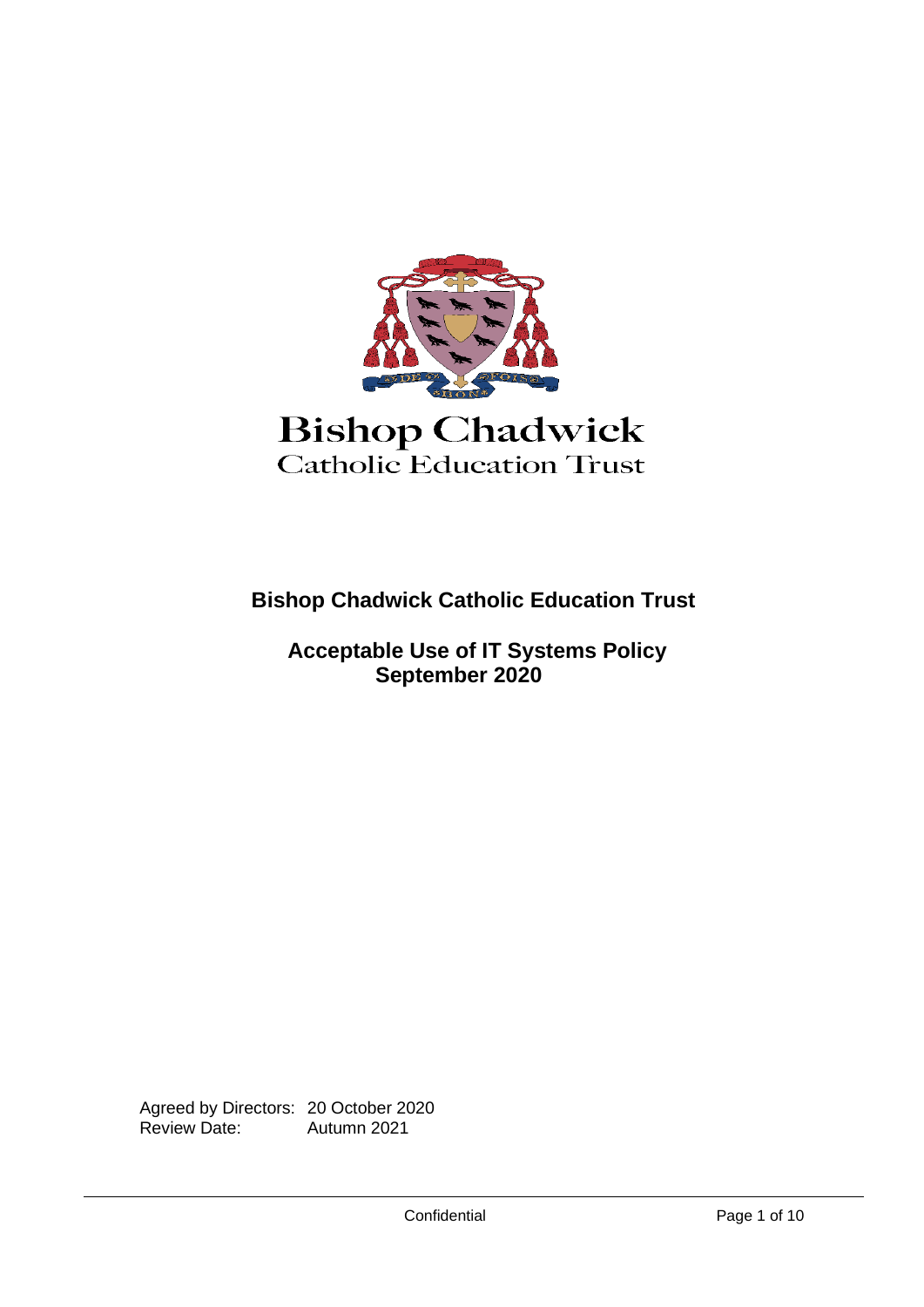## **Table of Contents**

| 2. |  |
|----|--|
|    |  |
|    |  |
|    |  |
|    |  |
|    |  |
|    |  |
|    |  |
|    |  |
|    |  |
|    |  |
|    |  |
|    |  |
|    |  |
|    |  |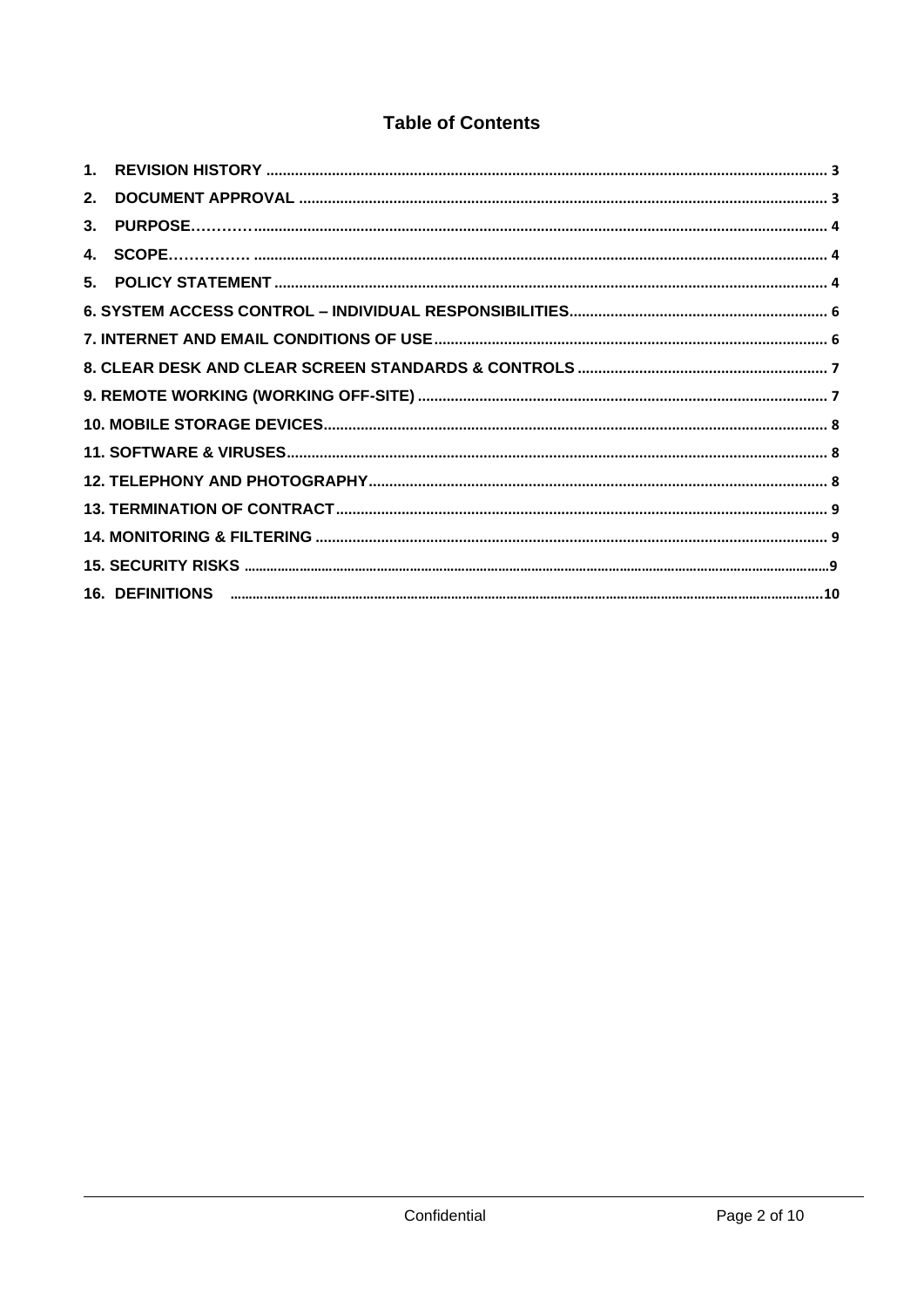# <span id="page-2-0"></span>**1. Revision History**

The below table provides the revision history for this document. Each revision has an associated date, issue number, and description of the changes and/or content. The document revisions appear in descending order, with the most-recent iteration appearing first in the table.

| <b>Date</b> | <b>Version</b> | <b>Description</b>   | <b>Author</b> |
|-------------|----------------|----------------------|---------------|
| 23/09/2020  | 0.a            | <b>Initial Draft</b> | Sarah Burns   |
|             |                |                      |               |
|             |                |                      |               |
|             |                |                      |               |
|             |                |                      |               |

## <span id="page-2-1"></span>**2. Document Approval**

| <b>Document Name</b>                        | Acceptable Use of IT Systems Policy |      |  |
|---------------------------------------------|-------------------------------------|------|--|
| <b>Publication Date</b>                     |                                     |      |  |
| <b>Prepared by</b>                          | Sarah Burns (DPO)                   |      |  |
| <b>Approval</b><br>(Name &<br>Organization) | Name                                | Sign |  |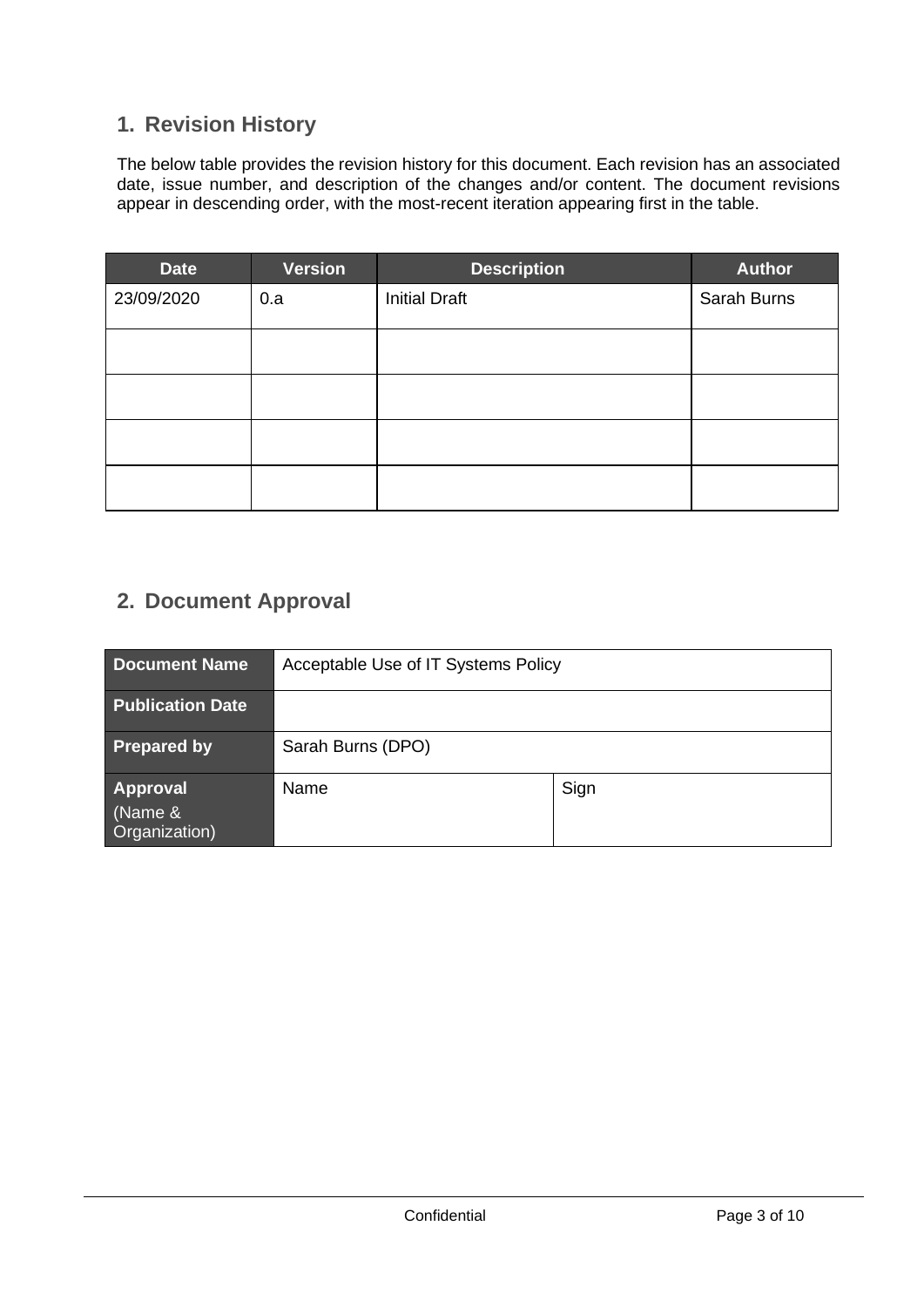## <span id="page-3-0"></span>**3. Purpose**

The purpose of this policy is to ensure that the Bishop Chadwick Catholic Education Trust (the Trust) IT systems are used in a way that minimises the risks of any information security or data protection breaches.

The overall objective of this policy is to ensure that employees, associates, contractors and agency staff adhere to the Data Protection and Information Security obligations placed upon them by the legislation which currently includes (and is not limited to) the General Data Protection Regulation, the Data Protection Act (2018) and the Computer Misuse Act (1990) and to support adherence to all other relevant Trust Information Security Polices.

<span id="page-3-1"></span>The Trust is committed to ensuring that it complies with all legal and regulatory requirements when conducting its business activities.

### **4. Scope**

This 'Acceptable Use of IT Systems' Policy covers the security and use of all Trust IT systems including the use of email, internet, voice and mobile IT equipment.

Additional process, standards or procedure documentation may be implemented at a school level to support the minimum requirements outlined within this policy, it should be interpreted such that it has the widest application, so as to include new and developing technologies and uses, which may not be explicitly referred to in this policy.

This policy applies to all employees (permanent and temporary), associates, contractors and agents (hereafter referred to as 'individuals').

This policy applies to all information, in whatever form relating to the Trust's business activities, and to all information handled by the Trust and third parties with whom it deals with. It also covers all IT and information communication facilities operated by or on behalf of the Trust.

The Trust has no appetite for any regulatory breaches and will never knowingly / intentionally breach any applicable law or regulation relevant to the conduct of its business activities. The Trust has a very low risk appetite to breaches of this policy and its associated polices, standards and controls and procedures.

# <span id="page-3-2"></span>**5. Policy Statement**

### **DATA PROTECTION LEGISLATION**

At the time this policy was written, it aims to satisfy data protection legislation in the United Kingdom which are; -

- The General Data Protection Regulation (GDPR)
- Privacy and Electronic Communications Regulations (PECR)
- The UK Data Protection Act 2018

Where there are changes made to the above legislation, this policy and related policies will be reviewed to assess if any updates are required.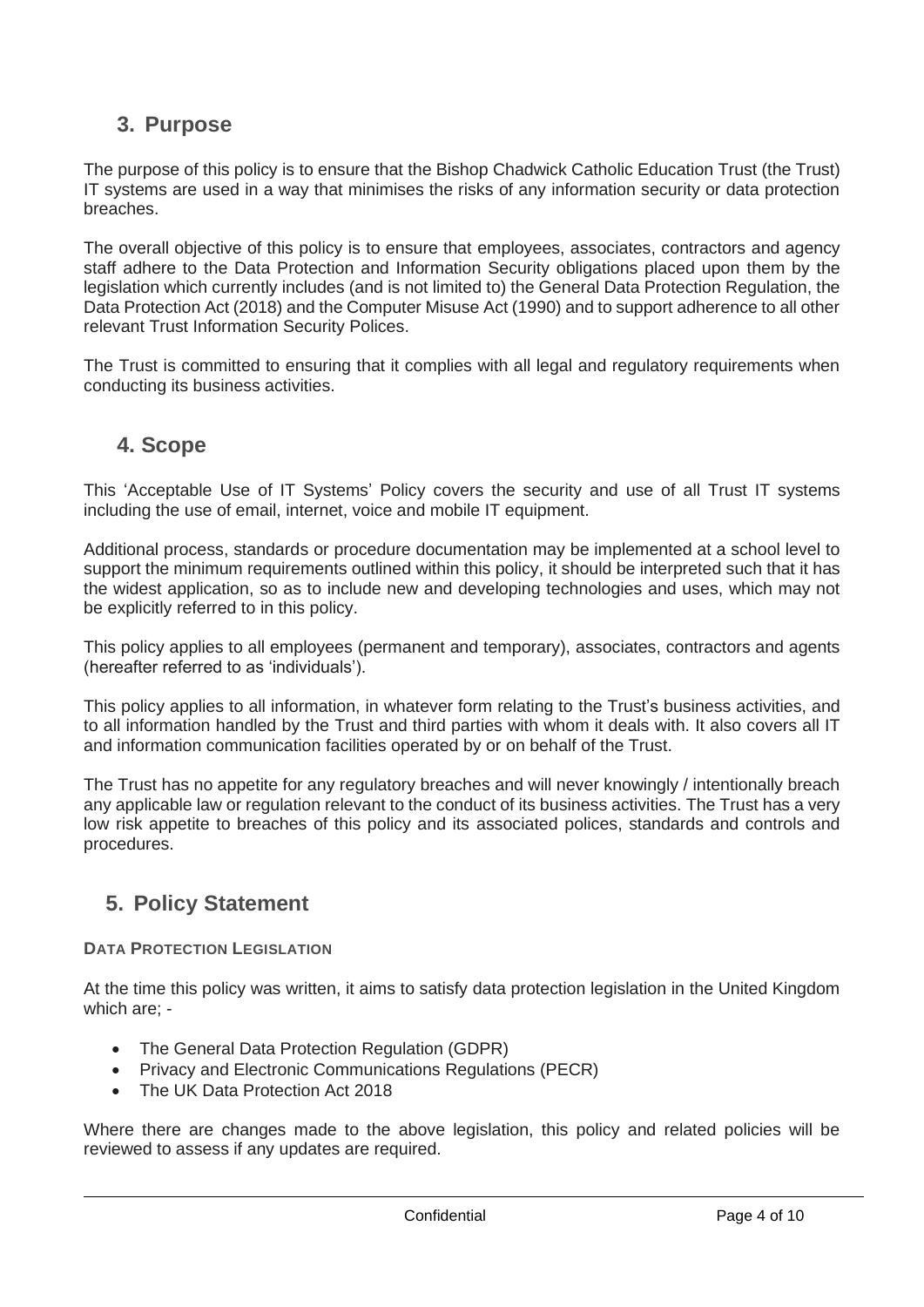It is the Trust policy to:

- promote and facilitate the positive and extensive use of Information Technology in the interests of supporting the delivery of learning, teaching and innovation to the highest possible standards. This also requires appropriate and legal use of the technologies and facilities made available to students and employees;
- have appropriate technical and organisational measures to ensure continued compliance with the data protection act and GDPR which includes ensuring individuals (employees, contractors and agents) are aware of their obligations and issue rules and instructions (via relevant policies and procedures) on what individuals are (and are not) permitted to do;
- ensure information is only accessed by those who have appropriate authority to do so:
- ensure authorised users have access to information and associated assets only as and when required within a need to know basis:
- ensure all data and confidential information that the Trust manages is suitably secure to protect against consequences of breaches of confidentiality, failures of integrity or interruptions to the availability of that information;
- meet all data protection and information security requirements under the relevant regulations, legislation, organisational policies / procedures and contractual obligations;
- ensure the security and integrity of all its data, services and processes by ongoing reviews and oversight of all new and existing data privacy risks, to ensure appropriate controls are operating effectively or implemented and documented when any new risks are identified;
- provide a secure working environment for all individuals supporting the Trust;
- require all individuals to ensure that the security, confidentiality and integrity of the data they are handling is suitably robust;
- promote this policy and raise awareness of data privacy;
- provide appropriate data privacy training for individuals and where relevant, connected third parties.

### **Important**

**It is of critical importance that you do not communicate with pupils or ex-pupils under the age of 18 using social media without the express permission of the CEO of the Trust. Any social media communication must be done through official Trust/school social media accounts that Trust senior leaders and the school SLT are aware of.**

Failure to comply with this may result in disciplinary action which could lead to dismissal.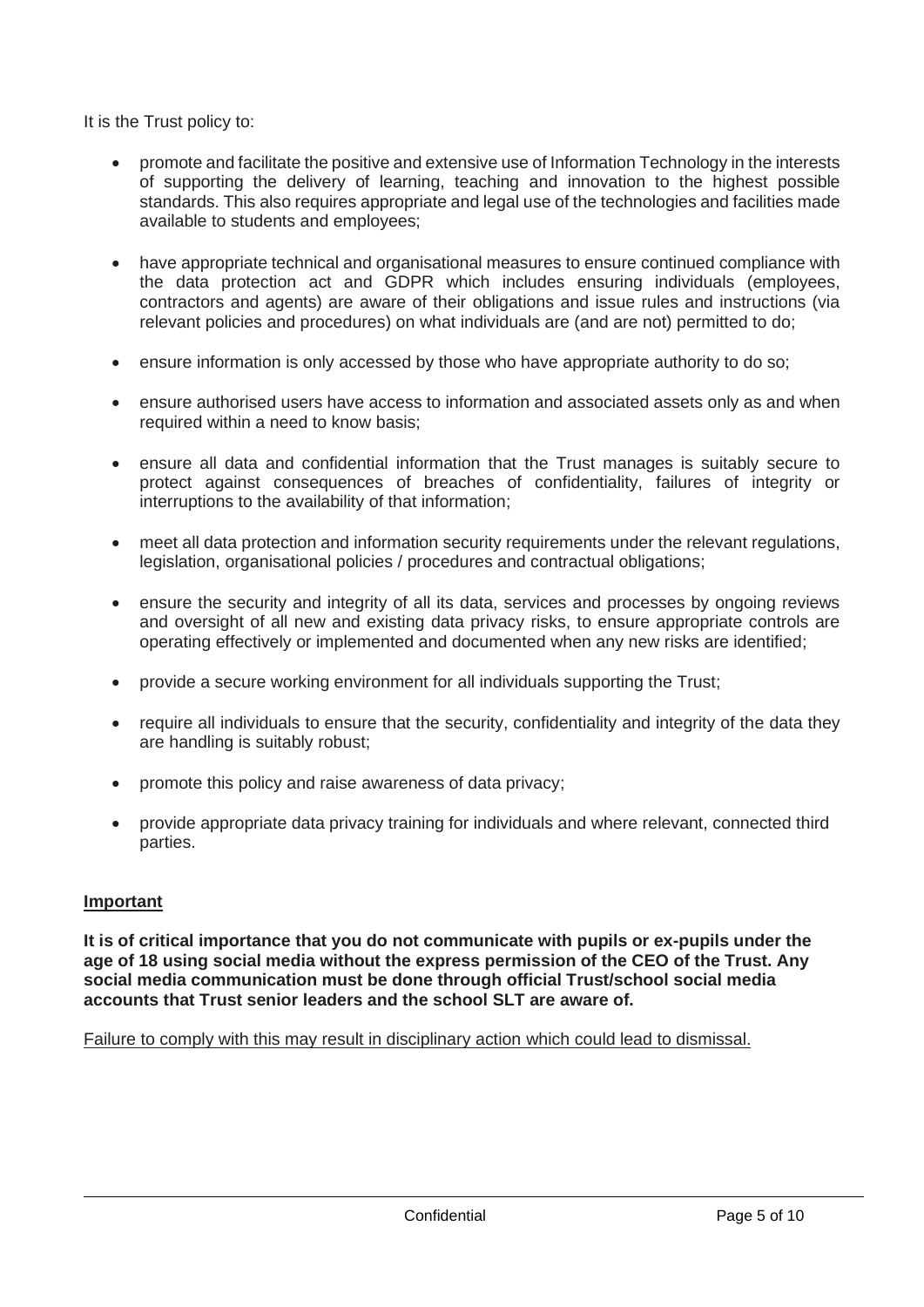# <span id="page-5-0"></span>**6. System Access Control – Individual Responsibilities**

Access to the Trust IT systems is controlled by implementing user IDs, passwords and/or tokens. All user IDs and passwords are to be uniquely assigned by authorised personnel only to named individuals and consequently, **individuals are accountable for all actions on the Trust's IT systems.**

### **Individuals must not:**

- Allow anyone else to use their user ID/token and password on any Trust IT system;
- Leave their user accounts logged in at an unattended and unlocked computer;
- Use someone else's user ID and password to access the Trust's IT systems;
- Leave their password unprotected (for example writing it down):
- Perform any unauthorised changes to the Trust IT systems or information;
- Attempt to access data that they are not authorised to use or access;
- Exceed the limits of their authorisation or specific business need to interrogate the system or data;
- Connect any non-Trust authorised device to IT systems or network;
- Store Trust data on any non-authorised equipment;
- Give or transfer Trust data or software to their own personal devices or any person or organisation outside of the Trust without the authority of the Trust;
- Line managers must ensure that individuals are given clear direction on the extent and limits of their authority regarding access to the Trust IT systems and data.

### <span id="page-5-1"></span>**7. Internet and Email Conditions of Use**

Use of the Trust's internet and email is intended for work related use only. Personal use of the Internet is permitted for example in lunch periods where such use does not affect the individual's work performance, is not detrimental to the Trust in any way, not in breach of any terms and conditions of employment and does not place the individual or Trust in breach of statutory or other legal obligations. Personal use of the email is not permitted.

### **All individuals are accountable for their actions on the internet and email systems.**

### **Individuals must not:**

- Use the internet or email for the purposes of harassment or abuse;
- Use profanity, obscenities, or derogatory remarks in communications;
- Access, download, send or receive any data (including images), which the Trust considers offensive in any way, including sexually explicit, discriminatory, defamatory or libellous material;
- Use the internet or email to make personal gains or conduct a personal business;
- Use the internet or email to gamble;
- Use the email systems in a way that could affect its reliability or effectiveness, for example distributing chain letters or spam;
- Place any information on the Internet that relates to the Trust, alter any information about it, or express any opinion about the Trust, unless they are specifically authorised to do this
- Send unprotected personal or confidential information externally;
- Forward any related Trust email to personal (non-Trust) email accounts (for example a personal Hotmail account)
- Make official commercial commitments through the internet or email on behalf of the unless authorised to do so;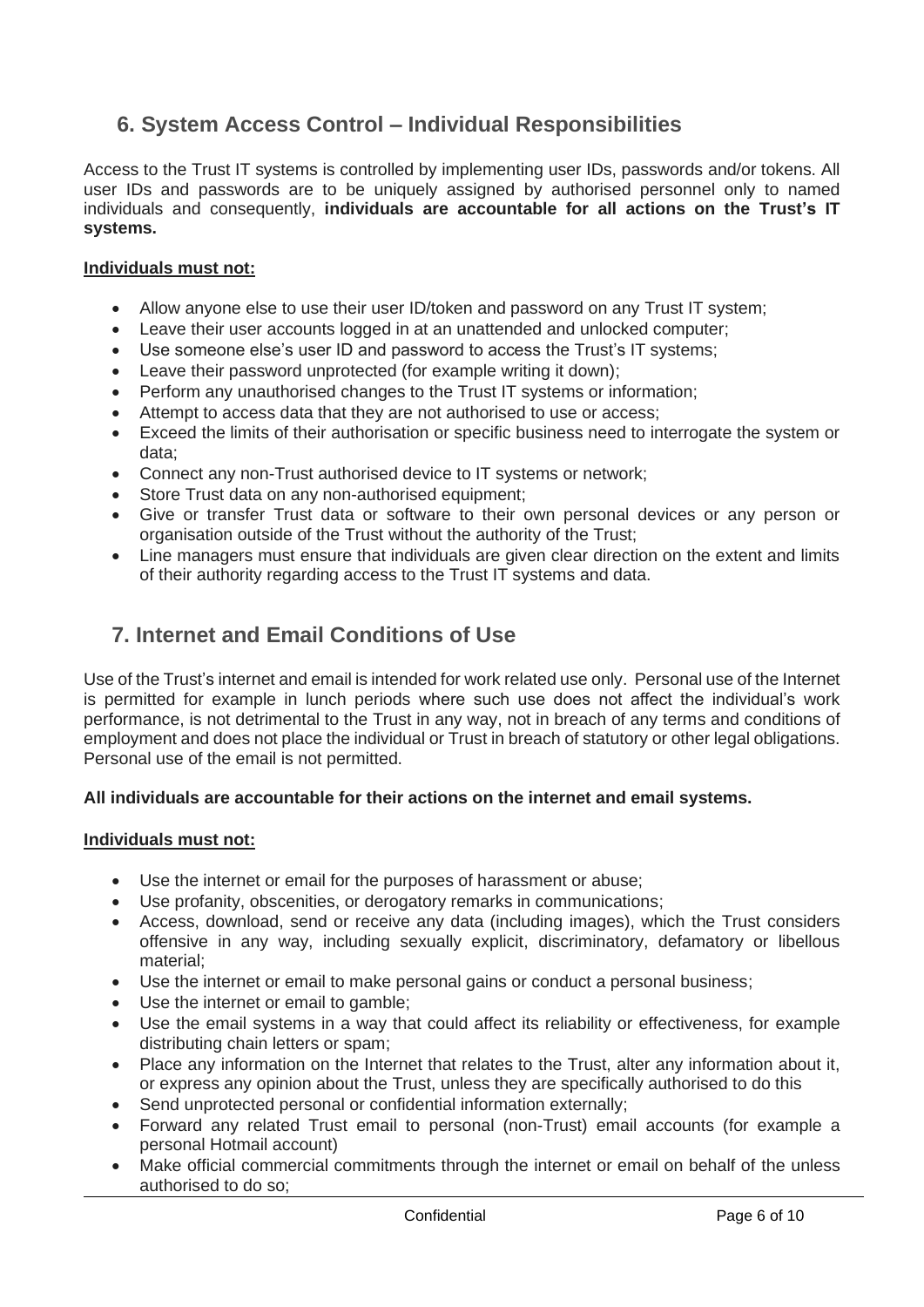- Download copyrighted material such as music media (MP3) files, film and video files (not an exhaustive list) without appropriate approval;
- In any way infringe any copyright, database rights, trademarks or other intellectual property;
- Download and install any software from the internet without prior approval of the IT Department.

## <span id="page-6-0"></span>**8. Clear Desk and Clear Screen Standards & Controls**

In order to reduce the risk of unauthorised access to or loss of information, the Trust enforces the following clear desk and clear screen standards and controls:

- Personal or confidential work related information must be protected using security features provided for example, the use of company approved secure printers;
- Computers must be logged off/locked or protected with a screen locking mechanism controlled by a password when left unattended;
- Care must be taken to not leave confidential paper material on printers or photocopiers;
- All business-related printed material that is no longer needed must be disposed of using confidential waste bins/bags or shredders;
- Desks should be left clear of all confidential paper documents at the end of each working day;
- Confidential papers should be secured in lockable pedestals and cupboards (where provided);
- Confidential papers should not be left in meeting rooms once a meeting has finished;
- <span id="page-6-1"></span>• White boards and flip charts should be cleared of all information following a meeting.

## **9. Remote working (working off-site)**

It is accepted that laptops and mobile devices can be taken off-site if required however the following controls **must** be applied:

- Equipment and media taken off-site must not be left unattended in public places and not left in plain sight within a car;
- Laptops must be carried as hand luggage when travelling on any public service journey;
- Care should be taken with the use of mobile devices such as laptops, mobile phones, smartphones and tablets. They must be protected at least by a password or a PIN and, where available, encryption;
- Screen lock electronic devices when not in use;
- Use caution when working on any company or customers data whilst outside the office (e.g. during a train journey when other passengers may be able to view the information you are working on);
- Individuals should take care if discussing any commercial or customer matters outside of the office where other members of the public are able to overhear conversations.

**THEFT OR LOSS OR DAMAGE OF BISHOP CHADWICK CATHOLIC EDUCATION TRUST EQUIPMENT**

All individuals are obligated to take extra care when using Trust IT devices outside of the workplace. Individual safety is of utmost importance to the Trust so you should not attempt to protect any company equipment if there is a potential risk to your health or wellbeing. If any device is lost or stolen individuals must:

• Report the loss or theft to their Line Manager as soon as they become aware;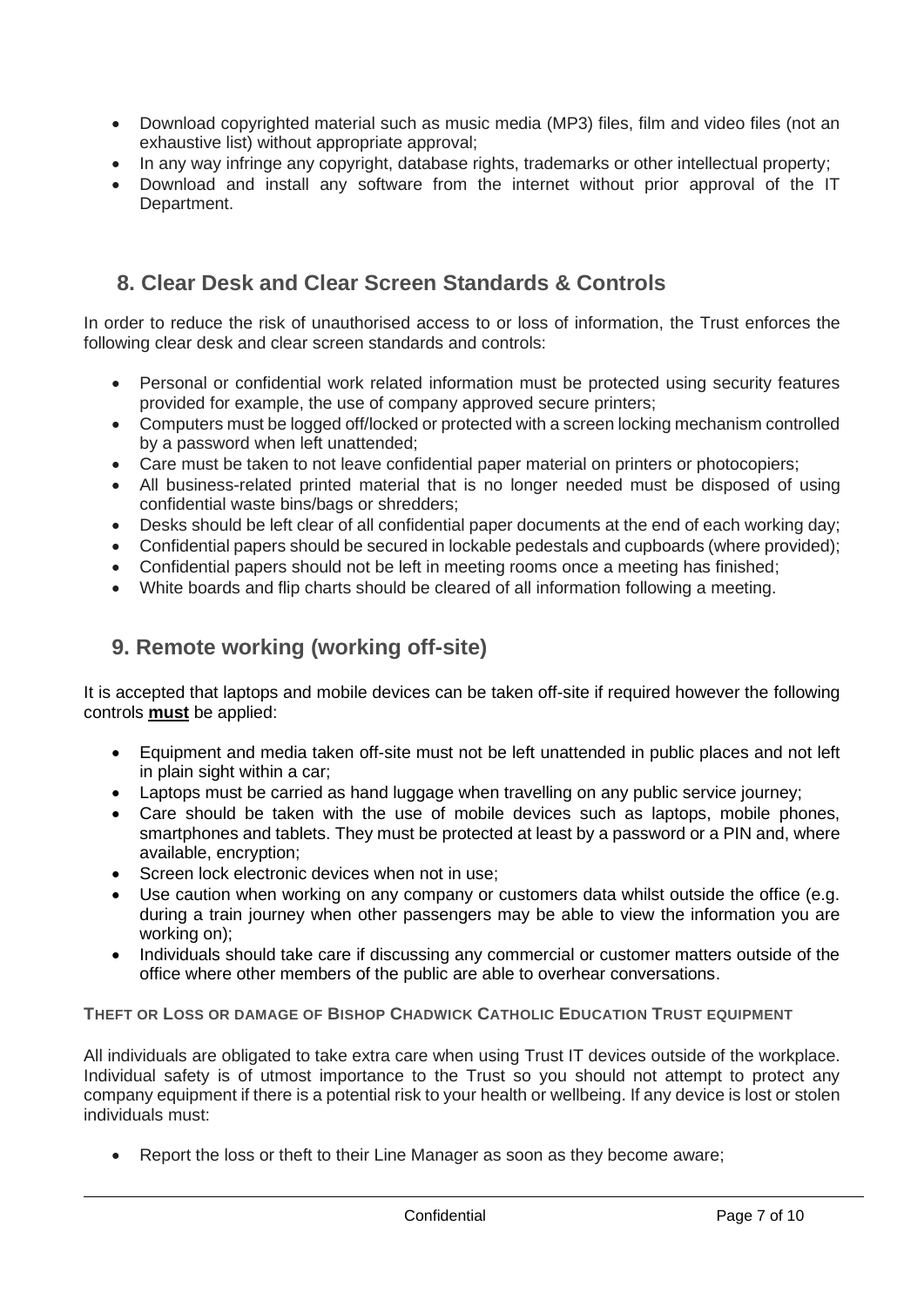- Line Managers/ Headteachers are responsible for notifying the loss or theft to the DPO or COO;
- Consideration should be given regarding onward reporting to the Police;
- Any damaged equipment must be returned to the IT department, individuals must not attempt to dispose of broken equipment themselves.

### <span id="page-7-0"></span>**10. Mobile Storage Devices**

Mobile devices such as memory sticks, CDs, DVDs and removable hard drives must be used only in situations when network connectivity is unavailable or there is no other secure method of transferring data and where authorisation is granted by the Headteacher. In such situations a Data Protection Impact Assessment (DPIA) should be completed to assess and mitigate any potential risks. Only the Trust authorised mobile storage devices with encryption enabled must be used, when transferring personal, sensitive or confidential data.

### <span id="page-7-1"></span>**11. Software & Viruses**

### **SOFTWARE**

Individuals must use only software that is authorised by the Trust and on the Trust's computers. Authorised software must be used in accordance with the software supplier's licensing agreements. All software on the Trust's computers must be approved and installed by the relevant Trust IT department.

### **VIRUSES**

The IT department has implemented centralised, automated virus detection and virus software updates within the Trust. All PC's have antivirus software installed to detect and remove any virus automatically.

### **Individuals must not:**

- Remove or disable anti-virus software.
- <span id="page-7-2"></span>• Attempt to remove virus-infected files or clean up an infection.

## **12. Telephony and Photography**

The Bishop Chadwick Catholic Education Trust telephones are intended for work related use, unless approval from the Headteacher in granted.

### **Individuals must not:**

- Make hoax or threatening calls to internal or external destinations.
- Accept reverse charge calls from domestic or International operators, unless it is for business use.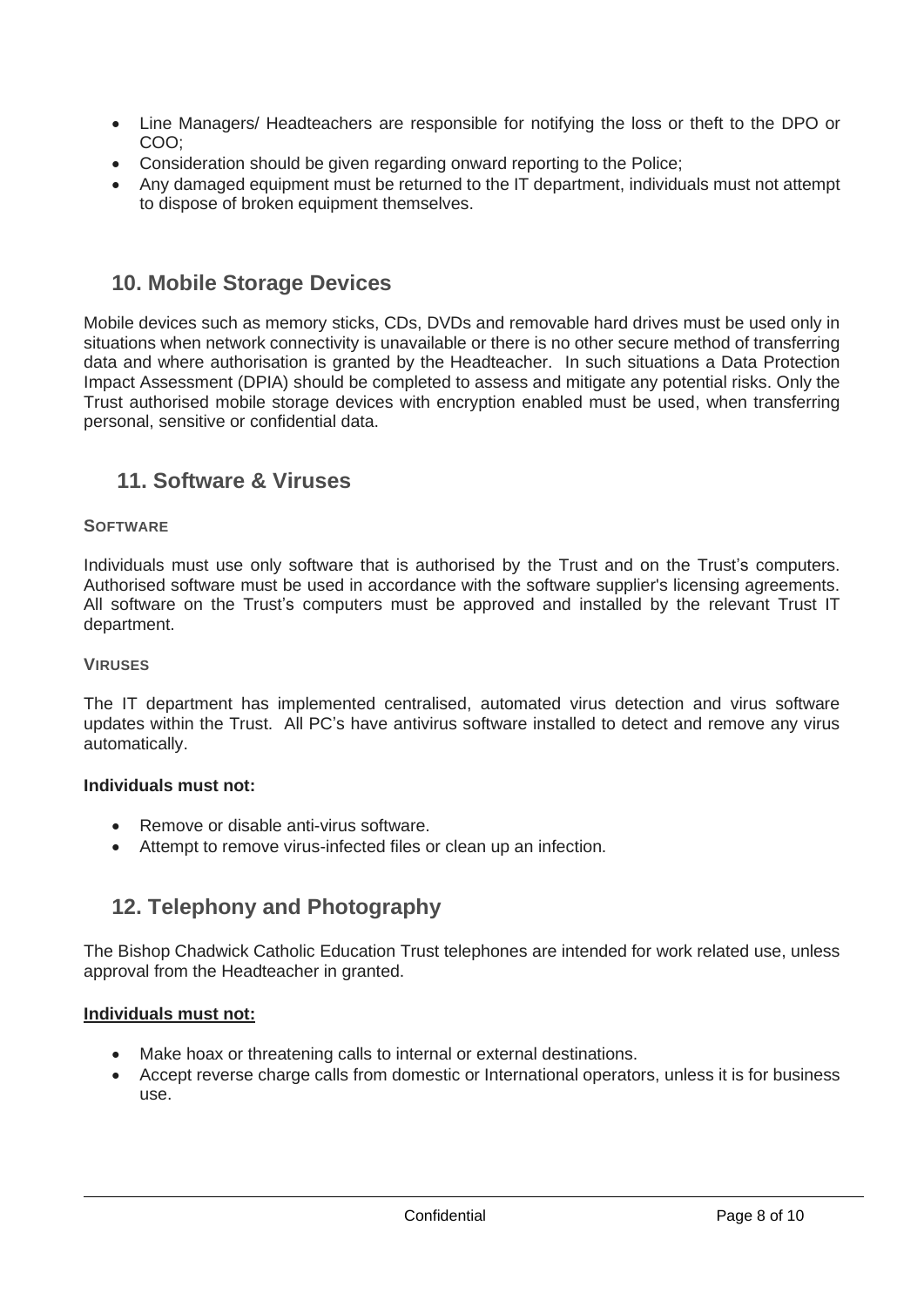### **PHOTOGRAPHY**

All photography taken within the school for educational purposes should be formally approved by the Headteacher. Whilst the Trust understands that most people will have camera phones they must:

- Make sure no personal or confidential data appears in the photo (consider computer screens that may be on show or paper documents on desks);
- Think carefully before posting any workplace photos on social media (they often reveal more about the Trust and security than individuals may think);
- Never take any photographs of any computer screens, especially any photographs of personal or confidential data as this will be considered a breach of security leading to a possible disciplinary offence.

## <span id="page-8-0"></span>**13. Termination of Contract**

All the Trust's IT equipment and data, for example laptops and mobile devices including telephones, smartphones and CDs/DVDs, must be returned to the Trust immediately upon termination of contract.

<span id="page-8-1"></span>All Trust data or intellectual property developed or gained during the period of employment remains the property of the Trust and must not be retained beyond termination or reused for any other purpose.

### **14. Monitoring & Filtering**

All data that is created and stored on the Trust computers is the property of the Trust and whilst complying with Data Regulation, there is no official provision for individual data privacy, however wherever possible the Trust will avoid opening personal emails.

IT system logging will take place where appropriate, and investigations will be commenced where reasonable suspicion exists of a breach of this or any other policy. The Trust has the right (under certain conditions) to monitor activity on its systems, including internet and email use, in order to ensure systems security and effective operation, and to protect against misuse.

Any monitoring will be carried out in accordance with audited, controlled internal processes, the UK Data Protection Act 2018, the General Data Protection Regulation, the Regulation of Investigatory Powers Act 2000 and the Telecommunications (Lawful Business Practice Interception of Communications) Regulations 2000.

It is the responsibility of all individuals to report suspected breaches of security policies without delay to the Headteacher, the IT department or a Trust Director/DPO in line with the GDPR Data Breach Process.

All breaches of information security and data protection policies will be investigated. Where investigations reveal misconduct, disciplinary action may follow in line with the Bishop Chadwick Catholic Education Trust disciplinary procedures.

### <span id="page-8-2"></span>**15. Security Risks**

While acceptable usage of IT systems can prevent many security risks, individual actions are also important when applying information security or data protection requirements. Its therefore important to ensure to;